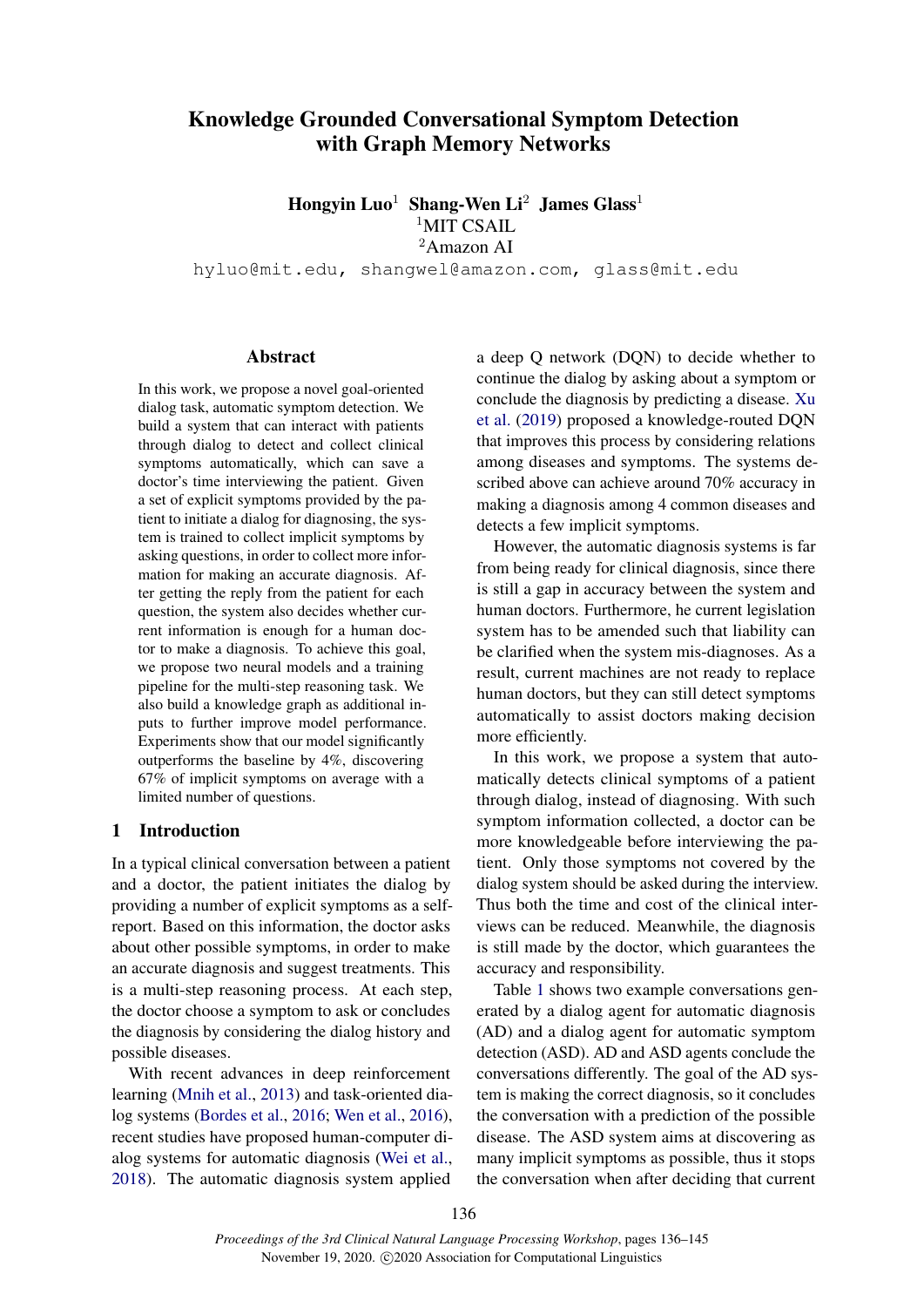## I. Automatic Diagnosis (AD)

<span id="page-1-0"></span>

| User:  | The baby has a Runny Nose.                      |
|--------|-------------------------------------------------|
| Agent: | Does the baby cough?                            |
| User:  | Yes, the baby is coughing.                      |
| Agent: | Does the baby have a fever?                     |
| User:  | I am not sure.                                  |
|        | <b>Agent:</b> It is upper respiratory infection |

## II. Automatic Symptom Detection (ASD)

| The baby has a Runny Nose.             |
|----------------------------------------|
| Does the baby cough?                   |
| Yes, the baby is coughing.             |
| Does the baby sneeze?                  |
| Yes, the baby is sneezing.             |
| Does the baby have a fever?            |
| Lam not sure.                          |
| Does the baby have a headache?         |
| Yes, the baby has a headache.          |
| Does the baby have Phlegm?             |
| Yes, the baby has Phlegm.              |
| Thank you for the information!         |
| A report has been sent to your doctor. |
|                                        |

Table 1: Two examples of dialog between different systems and a user. Conversation I is generated by an automatic diagnosis system, and conversation II is generated by an automatic symptom detection system. The explicit symptom is highlighted in blue, the implicit symptoms are highlighted in red, and unrelated symptoms are marked in green.

information is enough for a doctor to make diagnosis. As shown in Table [1,](#page-1-0) the number of turns of the ASD system is possibly more than an AD system, and it covers more implicit symptoms that are not mentioned in the patient's self-report.

In this work, we focus on the conversational ASD task. We propose a system that predicts implicit symptoms and whether to conclude the conversation with neural networks. To train the neural networks, we borrow the idea of the masked language model [\(Devlin et al.,](#page-8-4) [2018\)](#page-8-4) and simulate both training and test datasets. To improve the performance of the system, we annotate a medical knowledge graph based on an online medical dictionary. Then we propose a graph memory network (GMemNN) architecture to utilize the external knowledge graph. We also propose two metrics: symptom hit rate and unrelate rate to evaluate the performance of the system.

We make following contributions in this paper,

- We propose the conversational symptom detection task and evaluation metrics.
- We annotate a knowledge graph in the medical domain to enrich the current corpus.
- We propose a graph memory network (GMemNN) architecture to build the dialog agent, which produces the state-of-the-art performance.

## 2 Related Work

#### 2.1 Task-Oriented Dialog Systems

Task-oriented dialog systems aim at completing a specific task by interacting with users through natural language, and the main challenge is learning a dialog policy manager [\(Papineni et al.,](#page-8-5) [2001\)](#page-8-5). Typical applications include flight booking [\(Seneff and](#page-8-6) [Polifroni,](#page-8-6) [2000\)](#page-8-6), movie recommendation [\(Dodge](#page-8-7) [et al.,](#page-8-7) [2015;](#page-8-7) [Fazel-Zarandi et al.,](#page-8-8) [2017\)](#page-8-8), restaurant reservation [\(Bordes et al.,](#page-8-1) [2016\)](#page-8-1), and vision grounding [\(Chattopadhyay et al.,](#page-8-9) [2017\)](#page-8-9). Recently, such systems have been applied in automatic diagnosis [\(Wei et al.,](#page-8-3) [2018;](#page-8-3) [Xu et al.,](#page-9-0) [2019;](#page-9-0) [Luo et al.,](#page-8-10) [2020\)](#page-8-10). The authors of [De Vries et al.](#page-8-11) [\(2017\)](#page-8-11) proposed the GuessWhat game, which requires computers to guess a visual object given a natural language description by asking a series of questions. The GuessWhat game is similar with our task in the medical domain.

#### 2.2 Knowledge and Graph Processing

Many tasks require processing knowledge in different formats. [Sukhbaatar et al.](#page-8-12) [\(2015\)](#page-8-12) proposed memory networks (MemNNs) for question answering. The context of the question, or knowledge, is stored in an external memory bank and the model reads information from the memory with an attention mechanism. The MemNN model is also applied in question answering in the movie domain [\(Miller et al.,](#page-8-13) [2016\)](#page-8-13), video question answering [\(Luo](#page-8-14) [et al.,](#page-8-14) [2019\)](#page-8-14), and stance detection [\(Mohtarami et al.,](#page-8-15) [2018\)](#page-8-15). The neural Turing machine [\(Graves et al.,](#page-8-16) [2014\)](#page-8-16) and the neural computer [\(Graves et al.,](#page-8-17) [2016\)](#page-8-17) also applied external memory banks, and enable the models to write into and read from the external memory cells dynamically.

In many tasks, knowledge can be organized as graphs. Recent studies have proposed different neural models for processing graph-structured data. The graph neural networks (GNNs) [\(Scarselli et al.,](#page-8-18) [2008\)](#page-8-18) uses neural networks to perform message propagation on graphs. The graph convolutional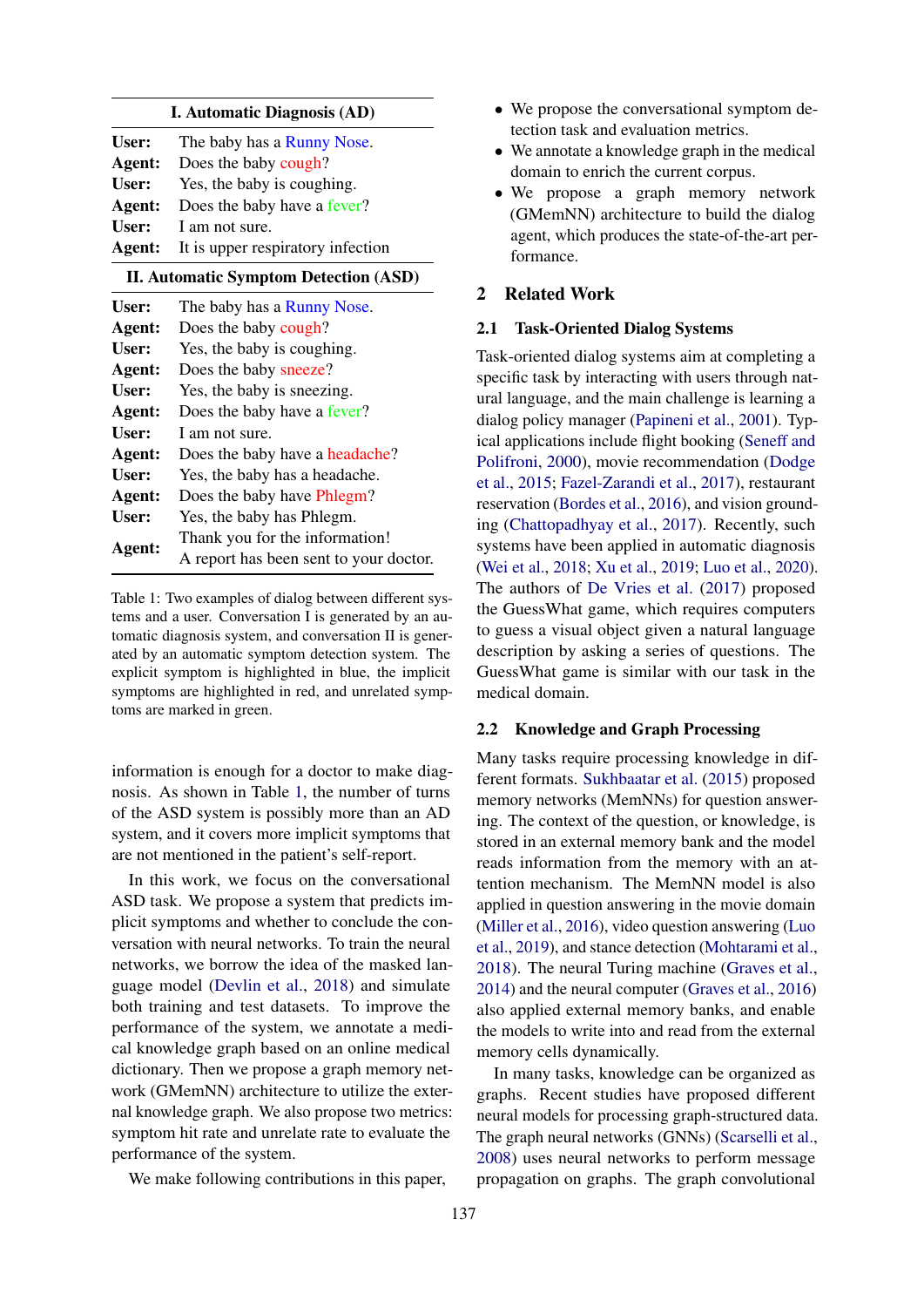networks (GCNs) [\(Kipf and Welling,](#page-8-19) [2016\)](#page-8-19) employed a multi-layer architecture to learn node embeddings by integrating the information of the nodes and their neighbors. The graph attention networks (Veličković et al., [2017\)](#page-8-20) integrates node embeddings with an attention mechanism. [Shang](#page-8-21) [et al.](#page-8-21) [\(2019\)](#page-8-21) proposed a graph augmented memory network (GAMENet) model for medication recommendation. A similar idea that combines graphs and memory networks is proposed in [Pham et al.](#page-8-22) [\(2018\)](#page-8-22) for molecular activity prediction. In this work, we also propose a memory network architecture that processes graph-structured knowledge, but focus on bipartite graphs.

# 3 Data and Task Definition

In this section, we formally define the automatic symptom detection task and describe the corpus used to train and evaluate the model. We first introduce the Muzhi corpus [\(Wei et al.,](#page-8-3) [2018\)](#page-8-3), then describe the task based on the corpus. Lastly, we describe the medical knowledge graph we annotated and the annotation method.

# 3.1 Muzhi Corpus

We train and evaluate our models using the Muzhi corpus. The corpus was collected from a online medical forum<sup>[1](#page-2-0)</sup>, including 4 common diseases and 66 symptoms. The corpus contains 710 dialog sessions represented as 710 user goals. Each user goal includes a set of explicit symptoms as the user's self report, and a set of implicit symptoms queried by doctors. An example of a user goal is shown in Table [2.](#page-2-1)

In the example, 1 means that the patient confirms a symptom, while 0 means that the patient is confident that the symptom does not exist. Other symptoms not listed in the user goal are considered either unrelated to the diagnosis, or the patient is not sure about their existence. In the Muzhi corpus, each user goal contains 2.35 explicit symptoms and 3.26 implicit symptoms on average.

# 3.2 Automatic Conversational Symptom detection Task

The goal of the automatic conversational symptoms detection (ASD) task is detecting as many implicit symptoms as possible through dialogs with the patients, limiting the number of dialog turns. The initial input of a dialog agent is the set of explicit

<span id="page-2-1"></span>

|                                  | <b>Disease_tag</b> Bronchiolitis                   |                                   |  |
|----------------------------------|----------------------------------------------------|-----------------------------------|--|
| <b>Exp Sym</b><br><b>Imp Sym</b> | Runny Nose: 1<br>Sore Throat: 1<br>Harsh Breath: 1 | Cough: 1<br>Emesis: 0<br>Fever: 0 |  |

Table 2: An example of a user goal in the Muzhi corpus, containing explicit symptoms and implicit symptoms. 1 means a symptom is confirmed by the patient, while 0 means that a symptom is denied by the patient.

symptoms. Based on the query and user response of each step, the system decides a new symptom to ask, or stop the dialog.

All implicit symptoms, including the positive and negative ones, are considered as the target of the system. The user goals are collected from real doctor-patient conversation, so we consider every queried symptom a necessary step of making an accurate diagnosis. The systems are evaluated with two metrics. We say model A outperforms model B if model A discovers more implicit symptoms, and queries less unrelated symptoms.

# 3.3 Medical Knowledge Graph

We annotate a medical knowledge graph to provide information about the relations among symptoms and diseases based on the symptoms included in the Muzhi corpus. As described above, we have 66 symptoms in total. We regard each symptom and disease as a node in the graph and annotate symptom-symptom and symptom-disease edges based on the  $A$ -Hospital<sup>[2](#page-2-2)</sup> website, which contains webpages for both symptoms and diseases.

We propose a novel annotation method to build the medical knowledge graph considering complications. The symptom pages in A-Hospital describes a series of diseases that can cause a symptom. Meanwhile, it also listed most possible symptoms to appear if the target symptom is caused by a certain disease. We regard these symptoms as complications and make use of this information. In practice, we annotate the knowledge graph with the following method,

- 1. For each symptom s and its related disease d, add edge  $(s, d)$ .
- 2. For each symptom  $s$ , its related disease  $d$ , and complication c, add edge  $(s, c)$ .

An example of the annotated knowledge is shown in Figure [1,](#page-3-0) and Table [3](#page-3-1) summaries the

<span id="page-2-0"></span><sup>1</sup><http://muzhi.baidu.com>

<span id="page-2-2"></span><sup>2</sup><http://www.a-hospital.com/>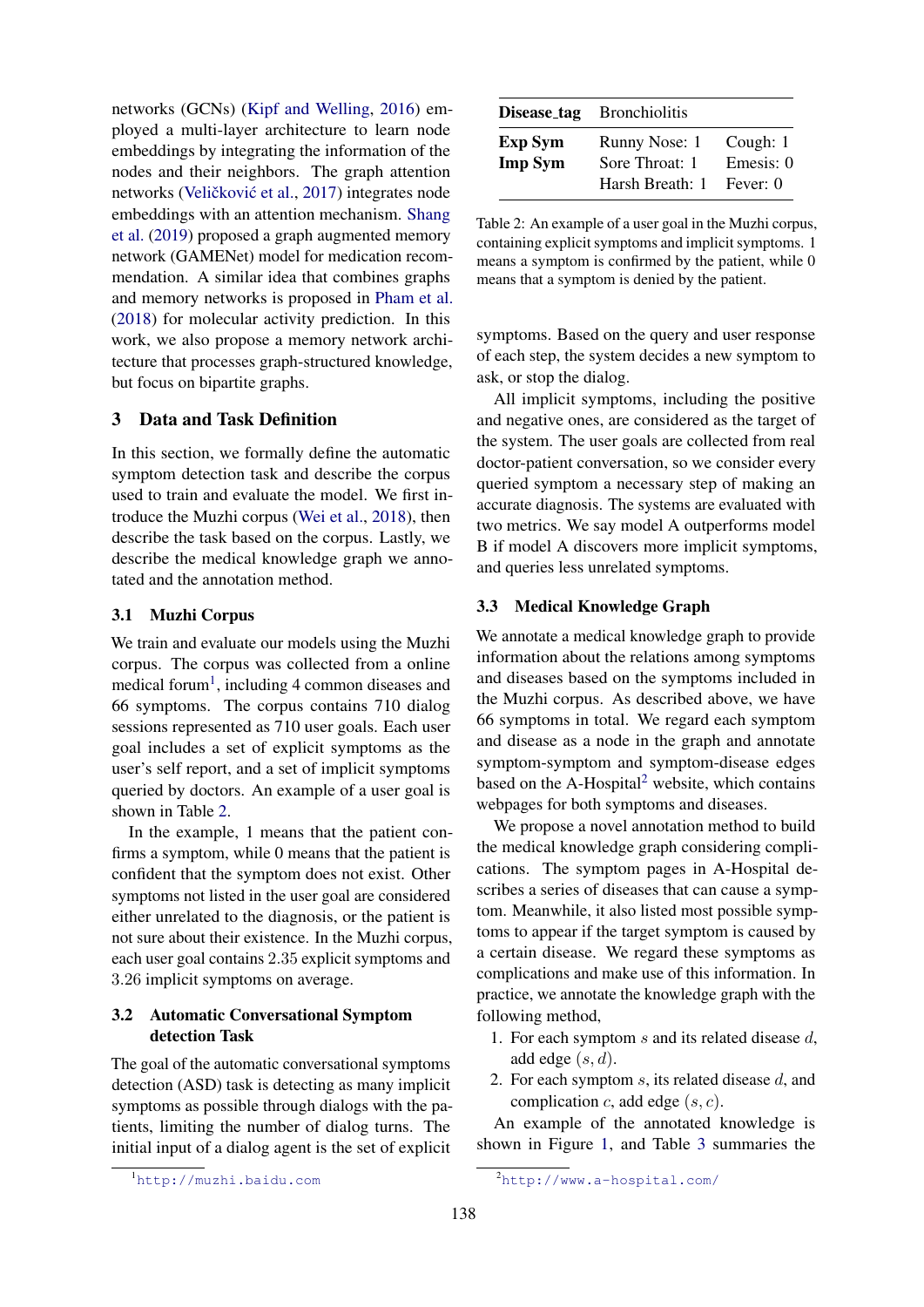<span id="page-3-0"></span>

Figure 1: An example of an annotated symptom in the knowledge graph. Red blocks represent symptoms and blue blocks stands for disease. "Cough" is the target symptom and other symptoms are complications.

<span id="page-3-1"></span>

| <b>Items</b>  | <b>Statistics</b> |  |
|---------------|-------------------|--|
| Num. Sym.     | 66                |  |
| Num. Dise.    | 28                |  |
| Num. Edge     | 1094              |  |
| Num. S-D Edge | 284               |  |
| Num. S-C Edge | 810               |  |

Table 3: A statistics of the annotated knowledge graph of symptoms, diseases, and complications. Note that both symptom-disease and symptom-complication edges exist.

knowledge graph we annotated. In the table, S-D edge stands for symptom-disease edge and S-C edge stands for symptom-disease-symptom edge. The number of S-C edge is lower than multiplying the number of symptoms per disease and diseases per symptom is that only a subset of symptoms caused by a disease are regarded as significant complications of a given symptom.

# 4 Methods

In this section, we introduce the structure and pipeline of the proposed automatic symptom detection system, including dialog state representation, the neural models for predicting symptoms and dialog actions, the training strategy, and the evaluation metrics.

## 4.1 Dialog State Representation

Automatic symptom detection is a multi-step reasoning task handled by action and symptom predictions. Both tasks are accomplished with neural networks based on the current dialog state.

The first step of building such a system is representing dialog states with vectors that can be processed by the neural networks. Following the method applied in [Wei et al.](#page-8-3) [\(2018\)](#page-8-3) for vectorizing the dialog states, each dialog state consists of 4 parts:

I. UserAction: The user action of the previous dialog turn. Possible actions are:

- SelfReport: A user sends a self-report containing a set of explicit symptoms.
- Confirm: A user confirms that a queried symptom exists.
- Deny: A user indicates that a queried symptom does not exist.
- NotSure: A user replies "not sure" when an unrelated symptom is queried.

II. AgentAction: The previous action of the dialog agent. Possible actions are:

- Initiate: The system initiate the dialog and ask the user to send the self-rport.
- Request: The system query about the existence of a symtom.

III. Slots: Contains all symptoms appeared in the dialog history and their status. Each symptom has 4 possible status,

- Confirmed: Confirmed by the user.
- Denied: Denied by the user.
- Unrelated: The symptom is not necessary for the doctor to make an accurate diagnosis.
- NotOueried: A symptom has not been queried by the agent.

IV. NumTurns: Indicates the length of the dialog history, in other words, current number of turns.

In each step, only one value is selected for User-Action, AgentAction, and NumTurns, and we represent them with one-hot vectors  $a^u$ ,  $a^r$ , and n respectively. We use a 66-dimension vector s to represent the Slots, where each dimension indicates the status of a symptom. If a symptom is confirmed, the corresponding dimension is set to 1. If a symptom is denied, the corresponding dimension is set to  $-1$ . If a symptom is unrelated to the diagnosis process, and the dimension is set to  $-2$ . All other dimensions are set to 0. The final input of the neural networks at the t-th step is represented as

$$
x_t = [a_t^u, a_t^r, n_t, s_t]
$$
 (1)

which is genereted by concatenating all the vectors decribed above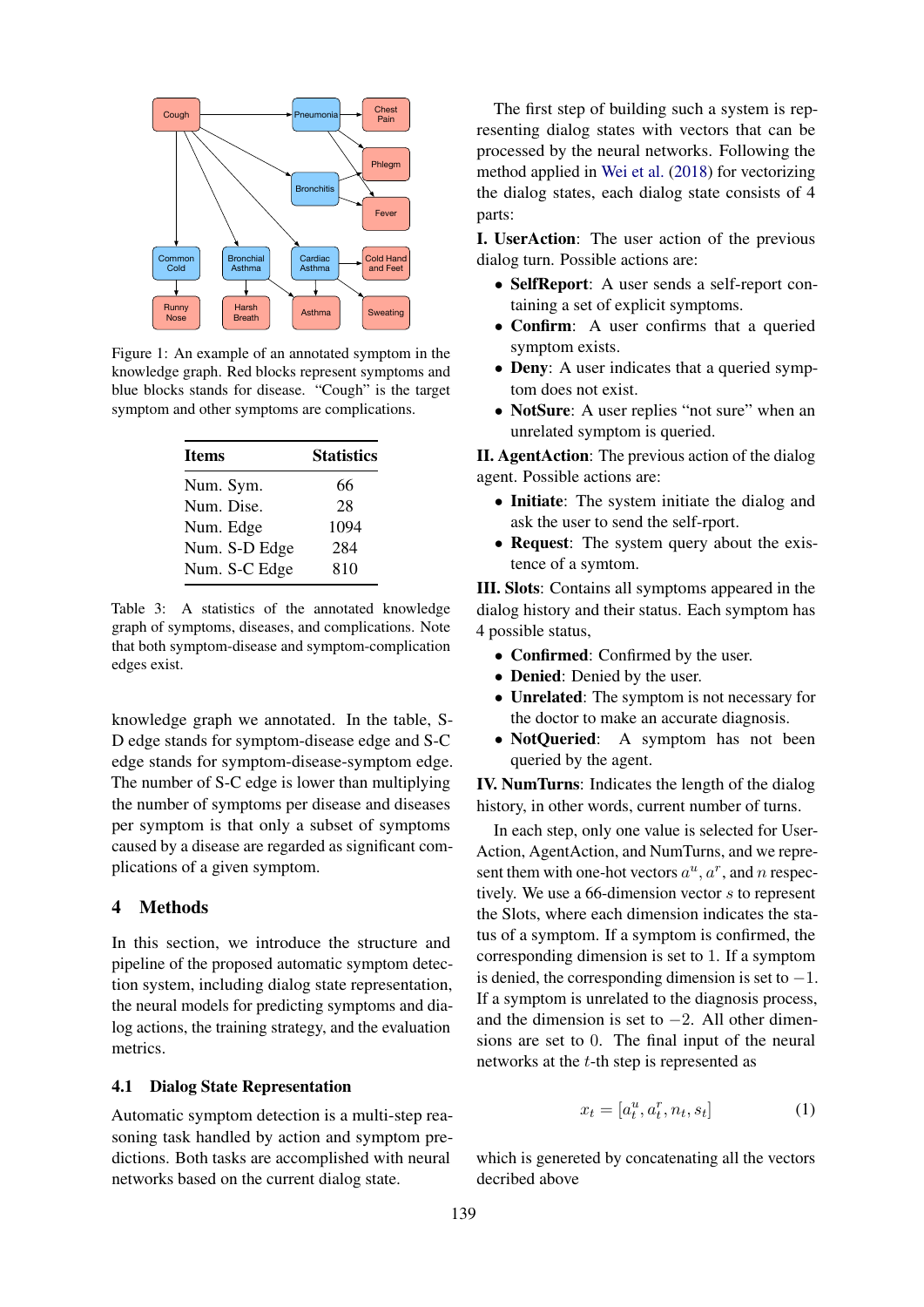<span id="page-4-0"></span>

(a) Initiate patient embedding with edges with input slots. (b) Integrate disease information with attention. (c) Integrate symptom information with attention. (d) Predict action and symptom with linear transformations.

Figure 2: The 4 steps for processing an input dialog state with a graph memory network (GMemNN). The gray nodes stand for patient, the red nodes represent symptoms, and the blue nodes represent diseases. The edges with arrows, which are labeled with same color as their source nodes, indicate the direction of message propagation.

## 4.2 Models

#### 4.2.1 Multi-Layer Perceptrons

The first neural model we apply in this work is a multi-layer perceptron (MLP) with 1 hidden layer. The same neural network is applied in [Wei et al.](#page-8-3) [\(2018\)](#page-8-3) and [Xu et al.](#page-9-0) [\(2019\)](#page-9-0) for the automatic diagnosis task. With input  $x$ , the feed forward process of the MLP is shown as follows,

$$
h = ReLU(W_1 \cdot x + b_1)
$$
  

$$
y = Softmax(W_2 \cdot h + b_2)
$$
 (2)

where Softmax calculates probabilistic distribution by

$$
Softmax(a_i) = \frac{e^{a_i}}{\sum_j e^{a_j}} \tag{3}
$$

The MLP is used for both implicit symptom and dialog action predictions. Note that the MLP model only uses the dialogs in the training set, and does not use the knowledge graph we annotated.

## 4.2.2 Graph Memory Networks

Limited by the structure, MLPs cannot directly utilize the knowledge graph, which contains necessary medical knowledge for clinical diagnosis. Inspired by previous studies on processing knowledge and graphs [\(Sukhbaatar et al.,](#page-8-12) [2015;](#page-8-12) Veličković et al., [2017\)](#page-8-20), we propose graph memory networks (GMemNN) that utilizes the medical knowledge graph to improve the performance of the automatic symptom detection system.

The knowledge graph is stored in an external memory bank. In each step, we regard a patient as a node connected with the known symptoms in the graph. Our purpose is to learn the embedding of the patient node and predict dialog actions and symptoms based on it. The prediction using GMemNN contains 4 steps: 1. encoding dialog states, 2. integrating potential disease information, 3. integrating complication symptoms, and 4. predicting action/symptom. The 4 steps are illuminated in Figure [2.](#page-4-0)

Dialog State Encoding The GMemNN encodes the input dialog states with a lookup matrix, or a linear transformation. Given an input dialog state representation  $x$ , the network encodes the dialog state with

$$
u^0 = W_x \cdot x + b_x \tag{4}
$$

Note that no non-linear activation is applied on  $u$  at this step, and  $u$  is considered as the initial embedding of the patient node in the graph.

Integrating Disease Information After encoding the dialog state, we update the patient embedding using the embeddings of possible diseases. We calculate an embedding to summarize potential diseases using the attention mechanism for reading from the memory bank applied in the memory networks [\(Sukhbaatar et al.,](#page-8-12) [2015\)](#page-8-12).

Similar with the method applied in the MemNN, we first calculate two sets of embeddings for the diseases based on their neighbors, or related symptoms, in the knowledge graph. In this paper, we use  $W_m^s$  to denote the symptom embedding matrices for calculating attentions on memory, and  $W_c^s$  to denote the symptom embeddings for calculating outputs. The related symptoms are summarized with the adjacency matrix  $A_d$  between symptoms and diseases.

$$
d_{i,m}^1 = d_{i,m}^0 + A_d^i W_m^s D_{d,i}^{-1}
$$
  
\n
$$
d_{i,c}^1 = d_{i,c}^0 + A_d^i W_c^s D_{d,i}^{-1}
$$
\n(5)

where  $d_{i,:}^1$  represents the updated embedding of disease *i*,  $d_{i}^{0}$ , is the initial disease embedding,  $W_{i}^{s}$ stands for the symptom embedding matrix for updating disease embeddings.  $A_d^i$  is the *i*-th row of  $A_d$ , and  $D_{d,i}$  is the disease node degree for normalization. This is a variant of the normalization method proposed in [Kipf and Welling](#page-8-19) [\(2016\)](#page-8-19).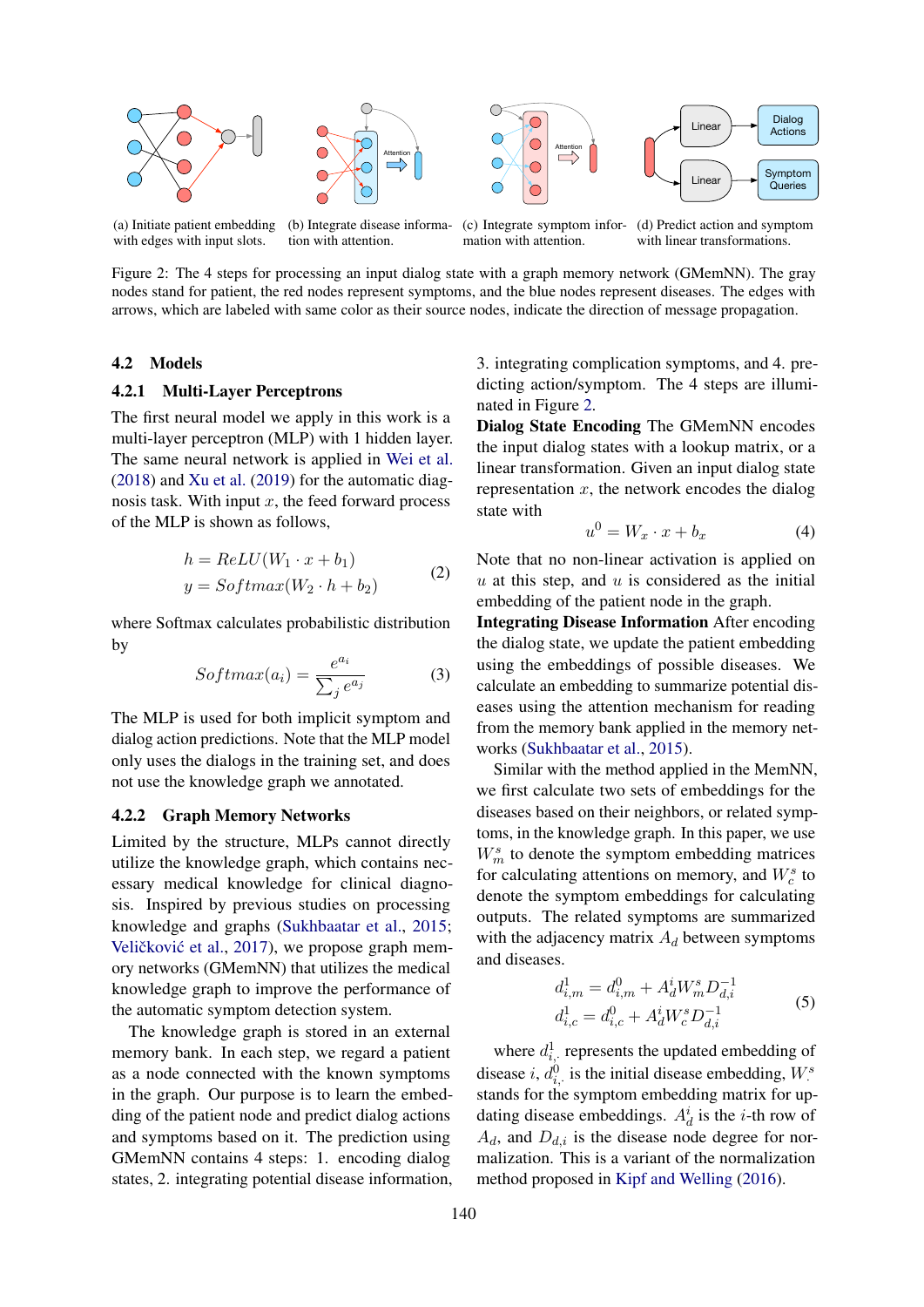Then we summarize potential diseases using  $d_m^1$ ,  $d_c^1$ , and the initial input embedding  $u^0$ .

$$
e^{d} = \sum_{i} \alpha_i^d \cdot d_{i,c}^1
$$
  
\n
$$
\alpha_i^d = Softmax(u^0 \cdot d_{i,m}^1)
$$
\n(6)

Then we update the initial patient embedding  $u^0$ by integrating disease embeddings.

$$
u^d = ReLU(u^0 + e^d) \tag{7}
$$

Integrating Symptom Information After integrating the information of possible diseases, the model continues integrating the complication symptom information to produce the final patient embedding. For symptom  $i$ , given the initial symptom embeddings  $s_{i,\cdot}^0$ , the adjacency matrix  $A_s$  between symptom and symptom, we calculate symptom embeddings with

$$
s_{i,m}^1 = s_{i,m}^0 + A_s^i W_m^s D_{s,i}^{-1} + A_d^{i,i} W_m^d D_{d,\cdot,i}^{-1}
$$
  

$$
s_{i,c}^1 = s_{i,c}^0 + A_s^i W_c^s D_{s,i}^{-1} + A_d^{i,i} W_c^d D_{d,\cdot,i}^{-1}
$$
 (8)

where  $W^s$  is the complication symptom embedding matrix,  $W^d$  is the disease embedding matrix.  $D_{s,i}$  is the number of neighbor symptoms of symptom  $i$ , and  $D_{d,i}$  is the number of neighbor diseases of symptom i.

Similarly, we summarize the complication symptoms by

$$
e^{s} = \sum_{i} \alpha_{i}^{s} \cdot s_{i,c}^{1}
$$
  
\n
$$
\alpha_{i}^{s} = Softmax(u^{d} \cdot s_{i,m}^{1})
$$
\n(9)

Then we get the final patient embedding by integrating  $u^d$  with the complication symptoms embedding

$$
u^{d,s} = ReLU(u^d + e^s)
$$
 (10)

 $u^{d,s}$  stands for a patient embedding that has integrated both disease and symptom information.

Action/Sympotom Prediction The GMemNN model predicts both dialog actions and symptoms with linear transformations based on the same patient embedding  $u^{d,s}$ .

$$
y^{act} = W^{act} \cdot u^{d,s} + b_{act}
$$
  

$$
y^{sym} = W^{sym} \cdot u^{d,s} + b_{sym}
$$
 (11)

The action and symptom distributions are calculated with  $y^{act}$  and  $y^{sym}$  with the Softmax function. The available dialog actions are Conclude and Query, and the prediction space of the symptom prediction network is the 66 symptoms except the known symptoms.

# 4.2.3 Training

The Muzhi dataset does not contain any dialog history to mimic. Inspired by the masked language model training pipeline proposed by [Devlin et al.](#page-8-4) [\(2018\)](#page-8-4), we construct our own training set by randomly masking and sampling symptoms.

Symptom Prediction We build the training set by simulating dialog states from user goals in the original training set of the Muzhi corpus. We consider user goal  $q_i$  with explicit symptom set  $S_e$ and implicit symptom set  $S_i$  as an example, where  $|S_e| = n_e$  and  $|S_i| = n_i$ . We simulate t dialog states based on  $q_i$  with the following steps.

- Select the entire explicit symptom set  $S_e$ .
- Randomly select  $n'_i \in [0, n_i)$  and sample  $n'_i$ implicit symptoms to construct  $S_i' \subset S_i$
- Randomly select  $n_u \in [0, T_{max} n'_i)$  and sample  $n_u$  unrelated symptoms to construct set  $S_u$ .  $T_{max}$  stands for the maximum number of symptoms can be queried.
- Set the number of turns with  $t = n'_i + n_u$ .
- If  $n'_i = n_u = 0$ , set AgentAction to "Initiate". Else set the AgentAction to "Request".
- Randomly select a symptom  $s \in S_i \cup S_u$ . If  $s \in S_u$ , set UserAction to "NotSure", else set it to "Confirm" or "Deny" based on  $g_i$ .
- Set current slot to  $S_e \cup S'_i \cup S_u$ .
- Randomly select a implicit symptom  $s_l \in$  $S_i - S'_i$  as the prediction label.

Action Prediction We simulate dialog states for the dialog action prediction task with the same procedure as described above, except that we can involve all implicit symptoms. If all implicit symptoms are included, the training label will set to "Conclude", otherwise the label will be "Query".

We train MLPs and GMemNNs on both tasks after the training sets are generated. The models are trained with the simulated dialog states and labels with the stochastic gradient descent (SGD) algorithm.

#### 5 Experiments

We train and evaluate our models on the Muzhi corpus. The symptom predictor and the dialog action predictor are trained separately. Using the same strategy of simulating the training set, we also generated test sets for symptom prediction and action prediction respectively using the test user goals with the same method. The generated test sets are used for evaluating the performances of our models on both unit tasks.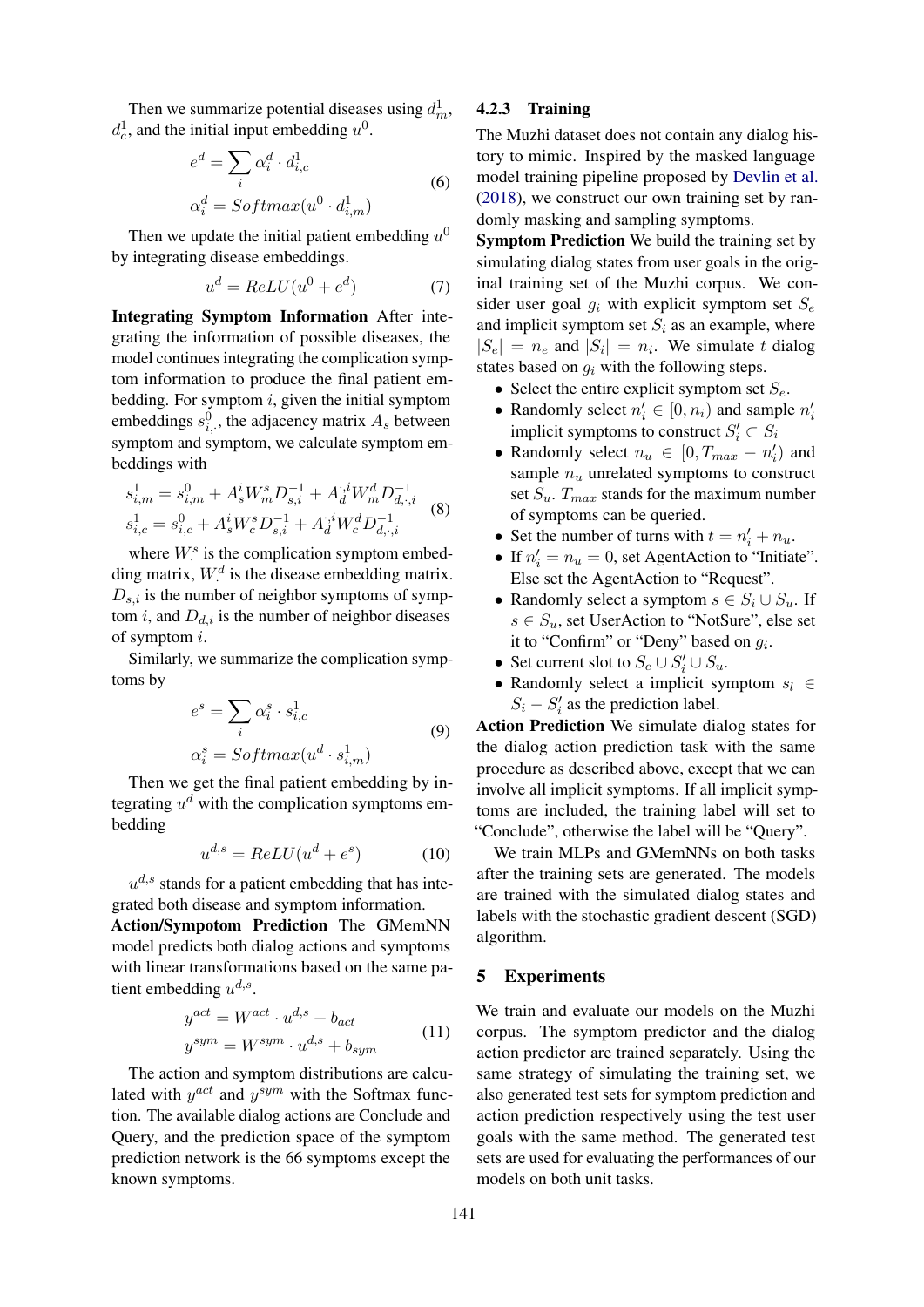<span id="page-6-0"></span>

| <b>Unit Task</b> | Model  | Acc $(\%)$ | Stdy $(\%)$ |
|------------------|--------|------------|-------------|
| Action           | MLP    | 94.14      | 0.27        |
| Prediction       | GMemNN | 94.50      | 0.42        |
| Symptom          | MLP    | 45.10      | 0.62        |
| Prediction       | GMemNN | 47.88      | 1.18        |

Table 4: Unit task evaluation results of the action and symptom prediction tasks. Acc stands for average accuracy, and Stdv stands for the standard deviation of the accuracies. The statistics are obtained by running 10 experiments for each model on each task.

After evaluating the models in with the unit tasks, we conduct conversational evaluations using the trained models and a user simulator. We evaluate the performance of the models by accounting the number of implicit and unrelated symptoms queried in the conversations.

# 5.1 Action Prediction

For action prediction, we simulate 20 dialog states for each user goal in both training and test sets. All simulated states contain the entire explicit symptom sets. 10 of the 20 states also contain the complete implicit symptom sets, thus they are labeled with "1", meaning that the dialog system should conclude the dialog given these states in a dialog. The other states only contains a proper subset of implicit symptoms. These states are labeled with "0", meaning that the agent should continue querying symptoms. We have 11,360 training states and 2,840 test states.

We train an MLP and a GMemNN model on the simulated training sets. The MLP model has one hidden layer with 128 neurons, while the size of the hidden layers of GMemNN is set to 64. The models are trained with stochastic gradient descent (SGD) algorithm. The learning rate for training the MLP is 0.025, and is set to 0.035 for training the GMemNN. A weight decay rate of 0.001 is applied for training both models. Both models are trained for 40 epochs.

The experimental results are shown in Table [4.](#page-6-0) All experimental results are obtained by running 5 independent experiments for each model from data simulation. The GMemNN model outperformed the MLP model with a small margin. The experimental results indicated that action prediction is not a hard classification task that external knowledge and complex neural networks do not help much.

#### 5.2 Implicit Symptom Prediction

For implicit symptom prediction, we simulate 10 dialog states for each user goal in both training and test sets. All dialog states contains the complete explicit symptom set and a proper subset of implicit symptoms. A random number of unrelated symptoms are also included. The label for training set is randomly sampled from implicit symptoms that are not included in the dialog state.

We train the neural networks for the implicit symptom prediction task with SGD. The architectures of MLP and GMemNN are the same as the models applied for action prediction respectively. We also apply the same hyper-parameter settings for training as the previous task.

The experimental results of symptom prediction are shown in Table [4,](#page-6-0) which are also collected by runing 5 independent experiments from data simulation. The GMemNN model significantly outperformed the basic MLP model by 2.7% on average and the performance is more stable. Comparing with the action prediction task, symptom prediction is much more difficult. As a result, domain specific knowledge can improve the performance more significantly.

#### 5.3 Conversational Evaluation

We also evaluate our model by conducting dialogs using the original test split of user goals in the Muzhi corpus. For each test user goal, we generate a conversation using the dialog action predictor, the implicit symptom predictor, and a rule-based user simulator.

The user simulator initiates a dialog by providing a set of explicit symptoms as the initiate state. In each dialog step, the action predictor decides if the current state is informative enough to conclude the dialog. If a conclusion action is predicted, the system stops the conversation. Otherwise, the system queries the user simulator with a symptom selected by the symptom predictor. If the selected symptom is positive in the implicit symptom set, the user simulator confirms the query. If it is negative in the implicit symptom set, the user simulator denies the query. If the selected symptom is not in the implicit, the user simulator responses "NotSure". The dialog continues until the "Conclusion" action is selected, or the maximum limit of dialog turns is reached.

For each test user goal, we calculate the number of unrelated symptoms queried  $N_u$ , the number of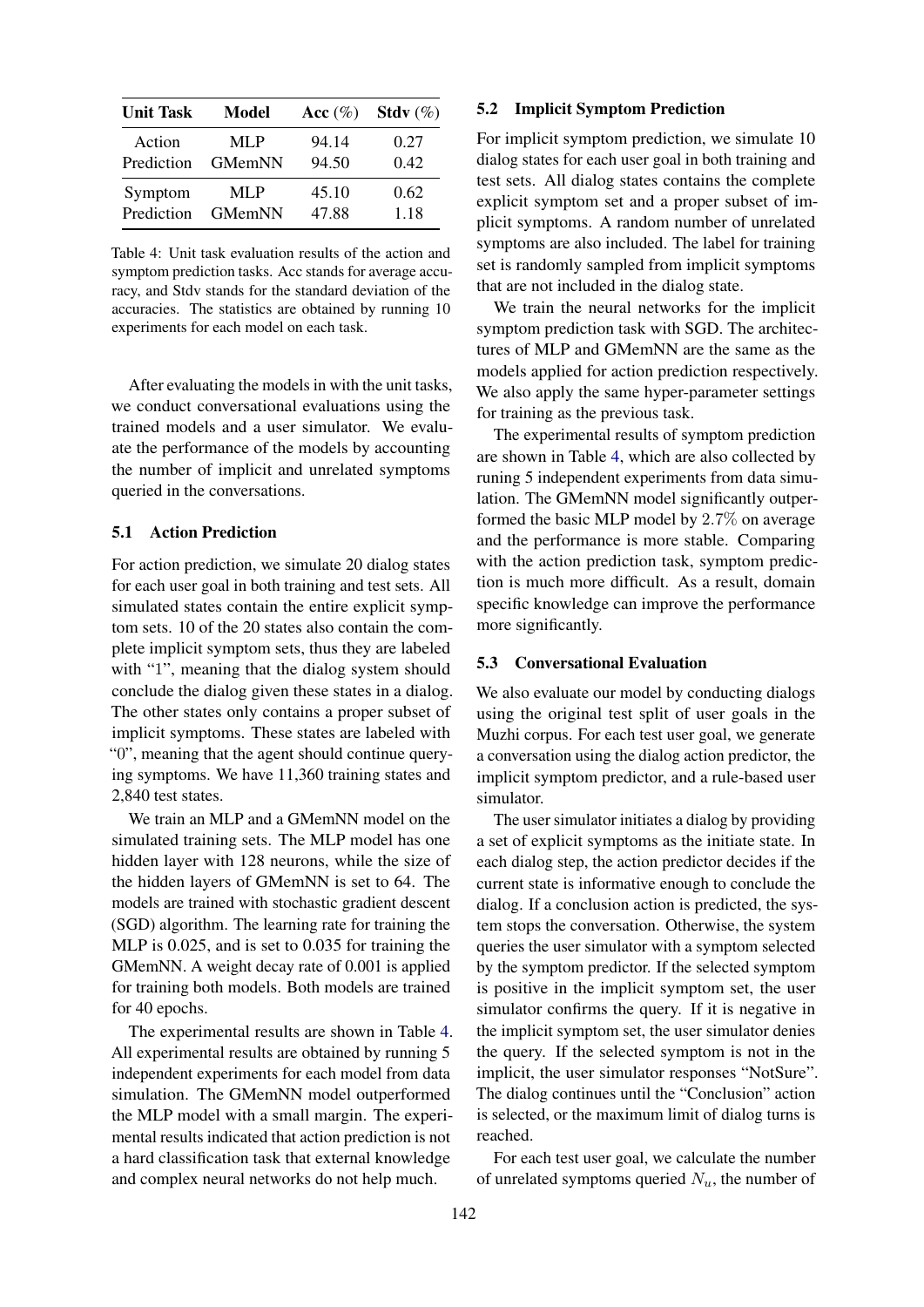<span id="page-7-0"></span>

| Model          | <b>Hit</b> $(\%)$ | UnRel $(\%)$ | F1(%) |
|----------------|-------------------|--------------|-------|
| MLP-AD         | 9.62              | 83.37        | 18.75 |
| <b>MLP-ASD</b> | 63.26             | 81.88        | 31.35 |
| <b>GMemNN</b>  | 67.30             | 81.05        | 32.59 |

Table 5: The experimental results of the conversational evaluation. MLP-AD stands for the pretrained state-ofthe-art MLP model for automatic diagnosis (AD) provided by the authors of [Xu et al.](#page-9-0) [\(2019\)](#page-9-0). MLP-ASD stands for the MLP model for automatic symptom detection (ASD) in this work. Hit stands for average hit rate  $R_h$ , UnRel stands for average unrelated rate  $R_u$ .

dialog turns N, and the ratio of detected implicit  $R_d$ . Given the number of all implicit symptoms  $N_i$ and the number of the detected implicit symptoms  $N_i'$ , we calculate the hit rate  $R_h$ , unrelated rate  $R_u$ , and the F1 score by

$$
R_h = \frac{N_i'}{N_i}, R_u = \frac{N_u}{N}, F_1 = \frac{2R_h(1 - R_u)}{R_h + 1 - R_u}
$$
(12)

We evaluate the models by calculating and comparing  $R_d$ ,  $R_u$ , and F1 score averaged by the number of conversations. The experimental results are shown in Table [5.](#page-7-0)

The experiments are conducted by setting the tolerate rate (TolR) to 10, meaning allowing the agent to query up to 10 symptoms. The experimental results showed that the MLP-ASD and GMemNN models detected significantly more implicit symptoms than the MLP-AD model [\(Xu et al.,](#page-9-0) [2019\)](#page-9-0), which makes diagnosis by querying only 9.62% of implicit symptoms that a human doctor would ask about. Comparing the MLP-AD and GMemNN models, the GMemNN model significantly outperformed the MLP model by 4.04% hit rate with 0.83% lower unrelated rate. The improvement on F1 score is 1.24%.

We use tolerate rate (TolR) to limit the number of dialog turns. If the symptom predictor is completely random and the TolR equals to the number of symptoms, the hit rate  $R_h$  will be 100%. However, querying all symptoms costs too much time for the patient. Since the average number of symptoms per user goal is 3.26, the average unrelate rate  $R_u$  of such a system will be  $(66-3.26)/66 = 95.06\%$  and the F1 score will be as low as 9.45%.

To understand the effect of the tolerate rate, we visualized the relation between  $R_h$ ,  $R_u$ , and TolR in Figure [3.](#page-7-1) The plot indicates that increasing TolR

<span id="page-7-1"></span>

Figure 3: The effect of tolerate rate on hit rate and unrelate rate for the MLP and the GMemNN models.

from 1 to 10 can significantly improve the hit rates. However, the improvement vanishes after the 15th query because having too many queried symptoms makes the dialog states noisy. When the TolR is less than 10, the performance gap between The MLP and GMemNN model is not as large as the cases where TolR is larger than 10. There are two reasons for this phenomenon. I. some symptoms are queried by human doctors very frequently and they are equally easy for both models to predict; II. The GMemNN has better ability to model and process noisy inputs.

## 6 Conclusion

In this work, we propose a new task: detecting implicit symptoms of patient with an automatic dialog system. We construct the system with a dialog action prediction module and a symptom query module. We first implement and evaluate a baseline system based on multi-layer perceptrons (MLPs). To improve the performance of the system, we annotate a medical-domain knowledge graph and propose the graph memory network (GMemNN) model. We systematically evaluate and compare both models with unit tasks and conversations. We also studied how the number of dialog turns effects the performance of the systems. Experiments showed that both models can detect more than 60% implicit symptoms using limited turns of dialogs, which significantly outperformed the state-of-theart automatic diagnosis system. In future work, we will expand the knowledge graph and aim to assist human doctors by making the clinical interview process more efficient.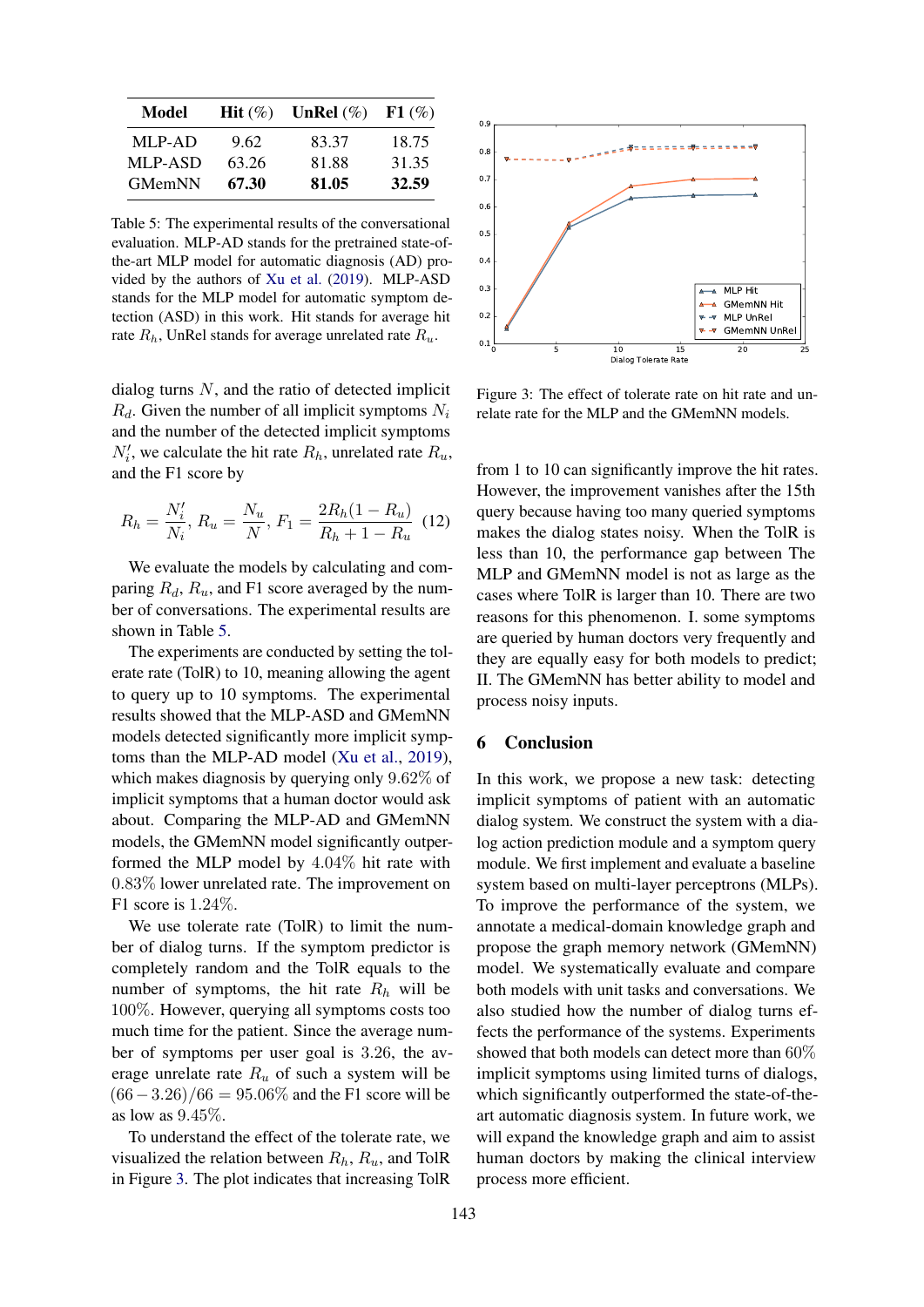#### References

- <span id="page-8-1"></span>Antoine Bordes, Y-Lan Boureau, and Jason Weston. 2016. Learning end-to-end goal-oriented dialog. *arXiv preprint arXiv:1605.07683*.
- <span id="page-8-9"></span>Prithvijit Chattopadhyay, Deshraj Yadav, Viraj Prabhu, Arjun Chandrasekaran, Abhishek Das, Stefan Lee, Dhruv Batra, and Devi Parikh. 2017. Evaluating visual conversational agents via cooperative human-ai games. In *Fifth AAAI Conference on Human Computation and Crowdsourcing*.
- <span id="page-8-11"></span>Harm De Vries, Florian Strub, Sarath Chandar, Olivier Pietquin, Hugo Larochelle, and Aaron Courville. 2017. Guesswhat?! visual object discovery through multi-modal dialogue. In *Proceedings of the IEEE Conference on Computer Vision and Pattern Recognition*, pages 5503–5512.
- <span id="page-8-4"></span>Jacob Devlin, Ming-Wei Chang, Kenton Lee, and Kristina Toutanova. 2018. Bert: Pre-training of deep bidirectional transformers for language understanding. *arXiv preprint arXiv:1810.04805*.
- <span id="page-8-7"></span>Jesse Dodge, Andreea Gane, Xiang Zhang, Antoine Bordes, Sumit Chopra, Alexander Miller, Arthur Szlam, and Jason Weston. 2015. Evaluating prerequisite qualities for learning end-to-end dialog systems. *arXiv preprint arXiv:1511.06931*.
- <span id="page-8-8"></span>Maryam Fazel-Zarandi, Shang-Wen Li, Jin Cao, Jared Casale, Peter Henderson, David Whitney, and Alborz Geramifard. 2017. [Learning robust dialog poli](http://arxiv.org/abs/1712.04034)[cies in noisy environments.](http://arxiv.org/abs/1712.04034)
- <span id="page-8-16"></span>Alex Graves, Greg Wayne, and Ivo Danihelka. 2014. Neural turing machines. *arXiv preprint arXiv:1410.5401*.
- <span id="page-8-17"></span>Alex Graves, Greg Wayne, Malcolm Reynolds, Tim Harley, Ivo Danihelka, Agnieszka Grabska-Barwińska, Sergio Gómez Colmenarejo, Edward Grefenstette, Tiago Ramalho, John Agapiou, et al. 2016. Hybrid computing using a neural network with dynamic external memory. *Nature*, 538(7626):471.
- <span id="page-8-19"></span>Thomas N Kipf and Max Welling. 2016. Semisupervised classification with graph convolutional networks. *arXiv preprint arXiv:1609.02907*.
- <span id="page-8-10"></span>Hongyin Luo, Shang-Wen Li, and James Glass. 2020. Prototypical q networks for automatic conversational diagnosis and few-shot new disease adaption. *arXiv preprint arXiv:2005.11153*.
- <span id="page-8-14"></span>Hongyin Luo, Mitra Mohtarami, James Glass, Karthik Krishnamurthy, and Brigitte Richardson. 2019. Integrating video retrieval and moment detection in a unified corpus for video question answering. *Proc. Interspeech 2019*, pages 599–603.
- <span id="page-8-13"></span>Alexander Miller, Adam Fisch, Jesse Dodge, Amir-Hossein Karimi, Antoine Bordes, and Jason Weston. 2016. Key-value memory networks for directly reading documents. *arXiv preprint arXiv:1606.03126*.
- <span id="page-8-0"></span>Volodymyr Mnih, Koray Kavukcuoglu, David Silver, Alex Graves, Ioannis Antonoglou, Daan Wierstra, and Martin Riedmiller. 2013. Playing atari with deep reinforcement learning. *arXiv preprint arXiv:1312.5602*.
- <span id="page-8-15"></span>Mitra Mohtarami, Ramy Baly, James Glass, Preslav Nakov, Lluís Màrquez, and Alessandro Moschitti. 2018. Automatic stance detection using end-to-end memory networks. *arXiv preprint arXiv:1804.07581*.
- <span id="page-8-5"></span>Kishore A Papineni, Salim Roukos, and Robert T Ward. 2001. Natural language task-oriented dialog manager and method. US Patent 6,246,981.
- <span id="page-8-22"></span>Trang Pham, Truyen Tran, and Svetha Venkatesh. 2018. Graph memory networks for molecular activity prediction. In *2018 24th International Conference on Pattern Recognition (ICPR)*, pages 639–644. IEEE.
- <span id="page-8-18"></span>Franco Scarselli, Marco Gori, Ah Chung Tsoi, Markus Hagenbuchner, and Gabriele Monfardini. 2008. The graph neural network model. *IEEE Transactions on Neural Networks*, 20(1):61–80.
- <span id="page-8-6"></span>Stephanie Seneff and Joseph Polifroni. 2000. Dialogue management in the mercury flight reservation system. In *Proceedings of the 2000 ANLP/NAACL Workshop on Conversational systems-Volume 3*, pages 11–16. Association for Computational Linguistics.
- <span id="page-8-21"></span>Junyuan Shang, Cao Xiao, Tengfei Ma, Hongyan Li, and Jimeng Sun. 2019. Gamenet: Graph augmented memory networks for recommending medication combination. In *Proceedings of the AAAI Conference on Artificial Intelligence*, volume 33, pages 1126–1133.
- <span id="page-8-12"></span>Sainbayar Sukhbaatar, Jason Weston, Rob Fergus, et al. 2015. End-to-end memory networks. In *Advances in neural information processing systems*, pages 2440–2448.
- <span id="page-8-20"></span>Petar Veličković, Guillem Cucurull, Arantxa Casanova, Adriana Romero, Pietro Lio, and Yoshua Bengio. 2017. Graph attention networks. *arXiv preprint arXiv:1710.10903*.
- <span id="page-8-3"></span>Zhongyu Wei, Qianlong Liu, Baolin Peng, Huaixiao Tou, Ting Chen, Xuanjing Huang, Kam-Fai Wong, and Xiangying Dai. 2018. Task-oriented dialogue system for automatic diagnosis. In *Proceedings of the 56th Annual Meeting of the Association for Computational Linguistics (Volume 2: Short Papers)*, pages 201–207.
- <span id="page-8-2"></span>Tsung-Hsien Wen, David Vandyke, Nikola Mrksic, Milica Gasic, Lina M Rojas-Barahona, Pei-Hao Su, Stefan Ultes, and Steve Young. 2016. A networkbased end-to-end trainable task-oriented dialogue system. *arXiv preprint arXiv:1604.04562*.